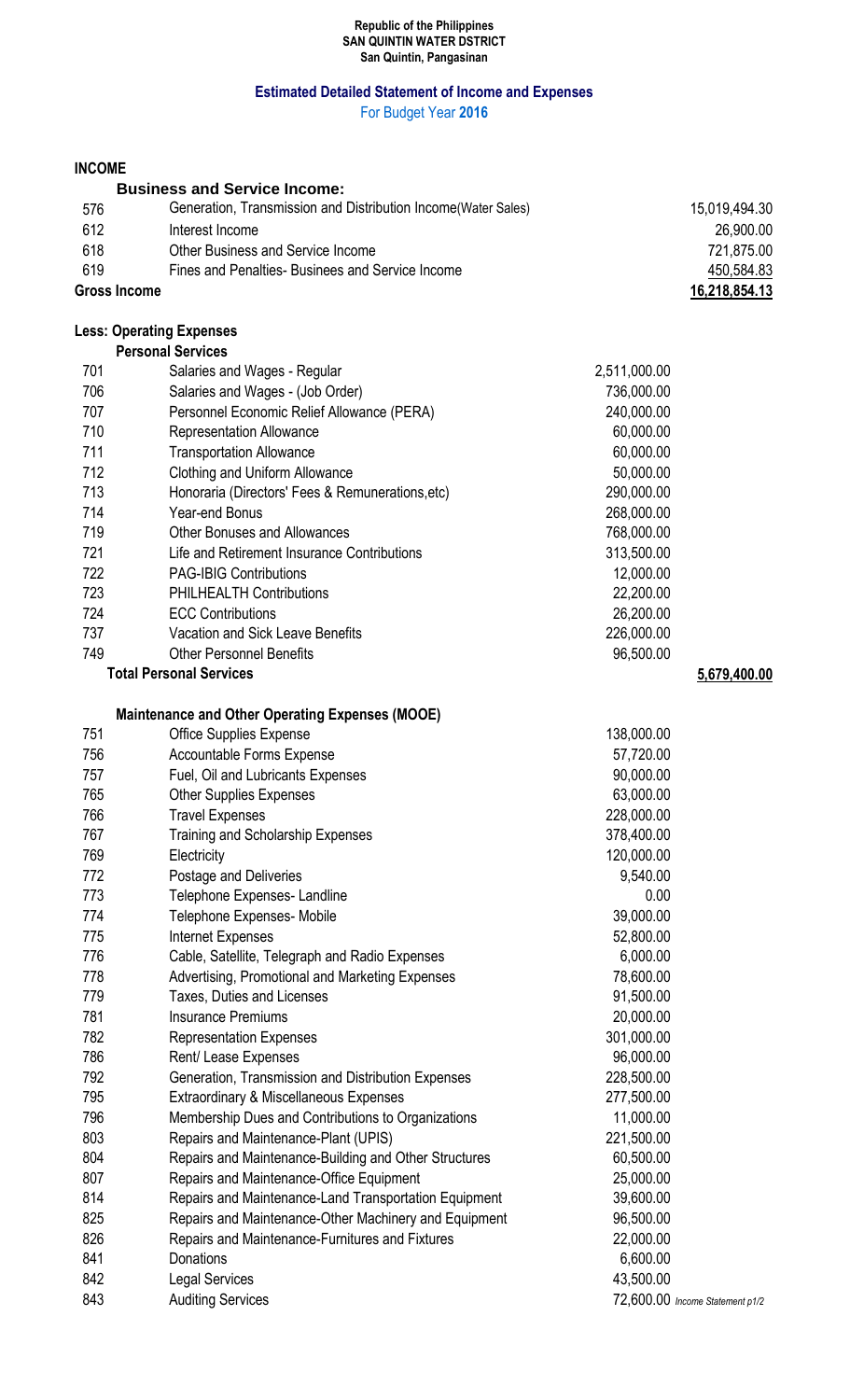| 901          | Doubtful Accounts Expenses                                                       |              | 48,400.00    |                       |
|--------------|----------------------------------------------------------------------------------|--------------|--------------|-----------------------|
| 903          | Depreciation - Plant (UPIS)                                                      |              | 993,180.00   |                       |
| 904          | Depreciation - Buildings and Other Structures                                    |              | 54,600.00    |                       |
| 907          | Depreciation - Office Equipment                                                  |              | 23,760.00    |                       |
| 914          | Depreciation - Land Transport Equipment                                          |              | 52,800.00    |                       |
| 925          | Depreciation - Other Machinery & Equipment                                       |              | 204,000.00   |                       |
| 926          | Depreciation - Furniture and Fixtures                                            |              | 9,600.00     |                       |
| 931          | Amortization - Intangible Assets                                                 |              | 87,120.00    |                       |
|              | <b>Total Maintenance &amp; Other Operating Expenses</b>                          |              |              | 4,347,820.00          |
| 996          | <b>Financial Expense</b><br>Interest Expenses<br><b>Total Financial Expenses</b> |              | 1,747,140.00 | 1,747,140.00          |
|              | <b>Total Expenses</b>                                                            |              |              | 11,774,360.00         |
|              | <b>GROSS Income(Loss)</b>                                                        |              |              | 4.444,494.13          |
|              |                                                                                  |              |              | Income Statement p2/2 |
| Prepared by: |                                                                                  | Approved by: |              |                       |
|              |                                                                                  |              |              |                       |

Administrative/General Services Officer A General Manager D mgar 11.11.15

**MARIE GRACE A. REDULFIN ENGR. JAYSON C. ANTOLIN**